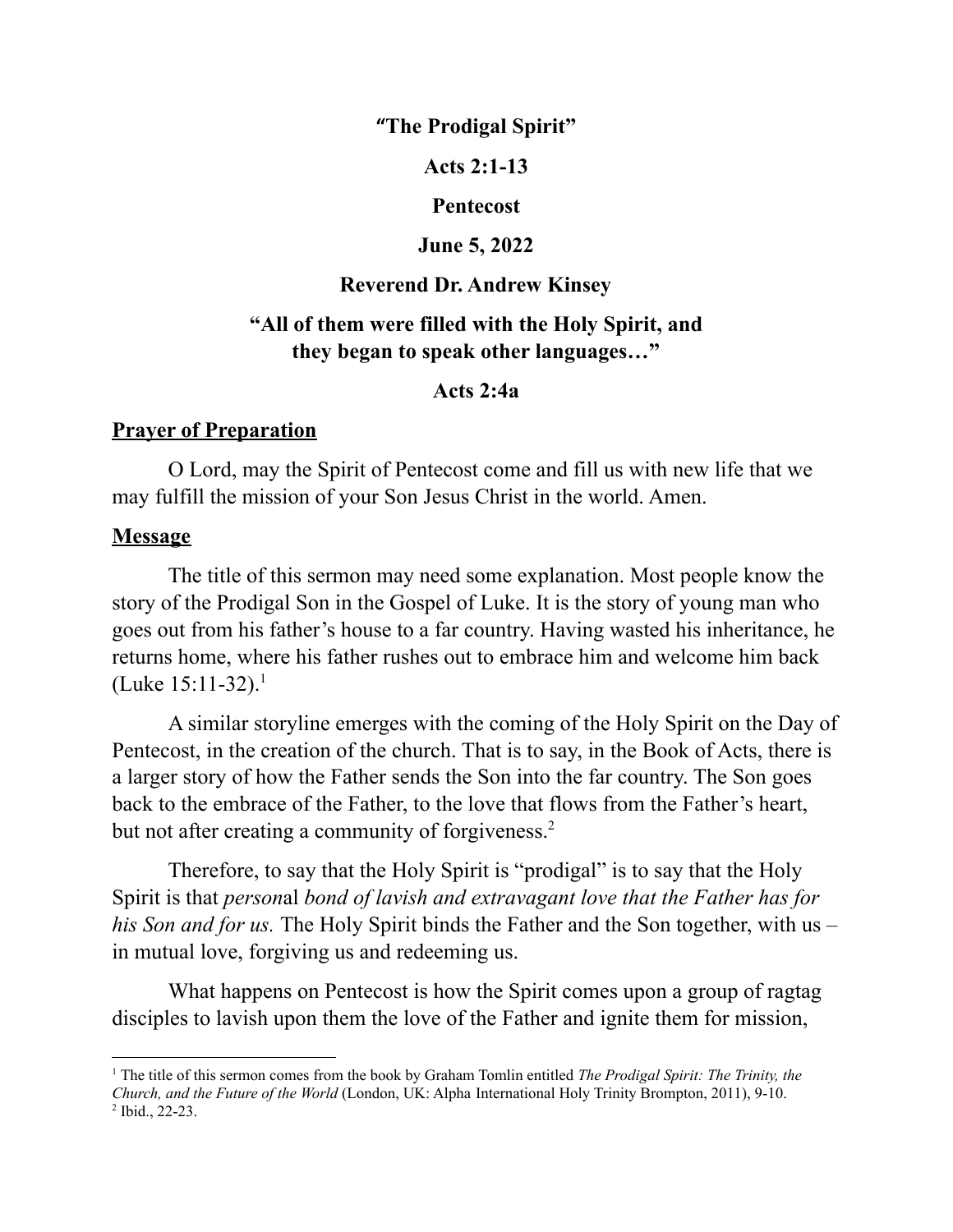with the very presence and power of Christ, as they then go into all the far countries of the world. That is Pentecost!

## **Crash Course**

But if we are truly to understand Pentecost, we need to know a little bit more about the Holy Spirit. Indeed, if we were to have a crash course in the person and work of the Holy Spirit, we would want to mention several key points.

First, we would also want to begin the story in Genesis when "God created the heavens and the earth and the earth was without form and void, and darkness was upon the face of the deep: and the Spirit of God moved upon the face of the waters. And God said, 'Let there be light, and there was light'" (Genesis 1:1-3). The Spirit of God was present in creation at the very beginning.

Later in Genesis, of course, we read that God breathes life, or the spirit, into all living things and creatures (1:4-2-5), and in Exodus the Spirit goes before the people of Israel in the wilderness as a pillar of cloud, guiding them to freedom (Exodus 13:21-22). But the Spirit also comes to the prophet Elijah as a "still small voice" and as "clashes of thunder" (1 Kings 19:11-12); in addition, the Spirit acts as a Shepherd to Israel when it goes into exile to comfort and assure (Psalm 23).

Now let us move to the New Testament where the Holy Spirit conceives Jesus in Mary's womb (Luke 1:31) and descends upon Jesus as a dove at his baptism (Luke 3:22). The Spirit even leads Jesus into the wilderness to be tempted (Luke 4:1-11).

In our passage today, the Spirit also descends and comes upon the disciples as "the sound of a violent wind and flaming tongues of fire" (Acts 2:2). There is power associated with the work of the Holy Spirit.

Indeed, in Paul's Letter to the Romans, the power of the Spirit is such that there is nothing that can separate us from it; there is nowhere we can go to escape God's power and presence, even in death, as that same Spirit resurrects Jesus from the dead and lives in us (Psalms 139, Romans 8:11, Romans 8:31-39).

But note something very important: the Holy Spirit does not come as some ambiguous thing, but as a personal presence, as the Third Person of the Trinity, the Spirit is the One who gives us the relational understanding to know who Jesus is as Lord and what God is up to in saving this world (1 Cor. 12:3). In other words, when we speak of the Holy Spirit, we are not speaking about a "what" but a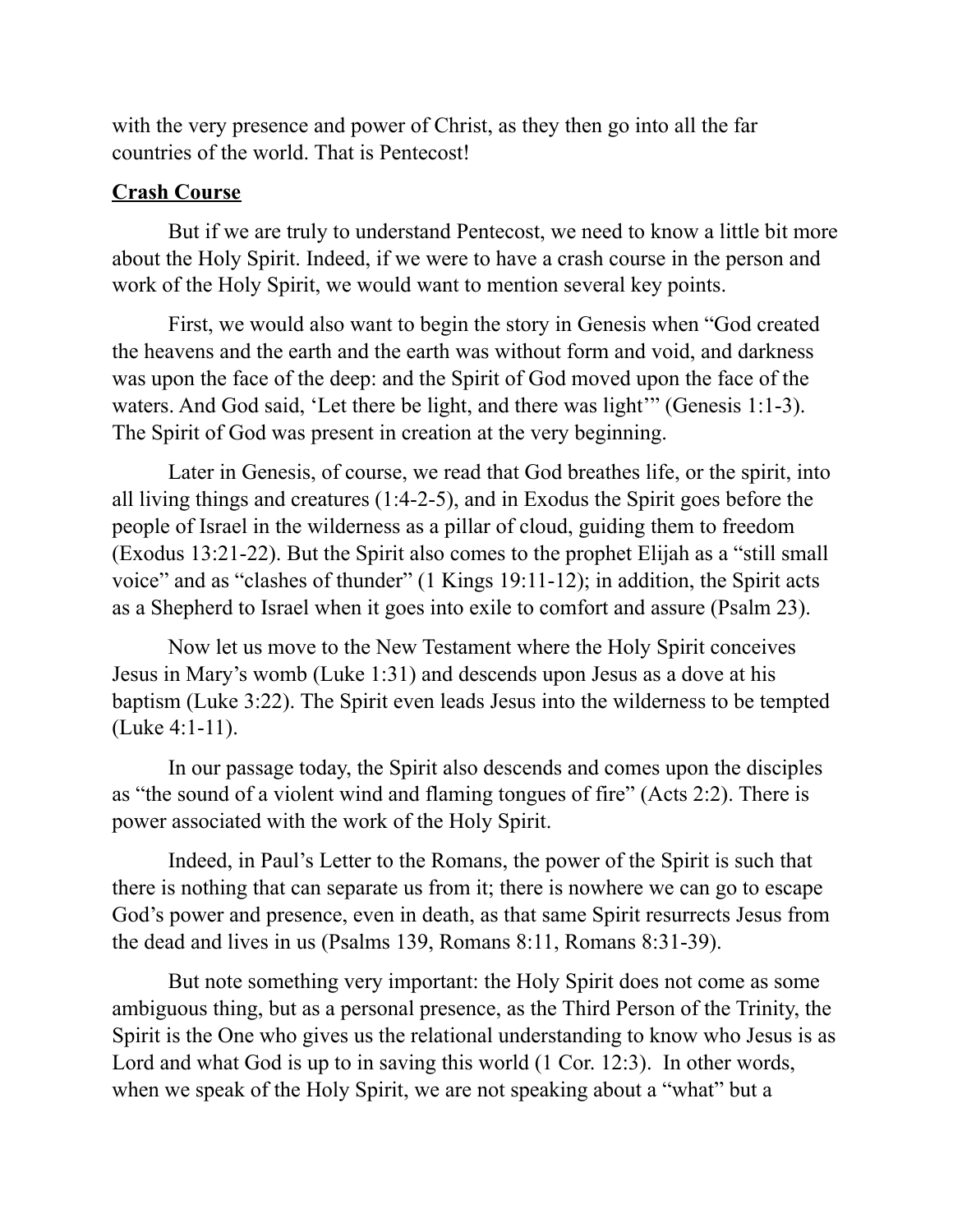"who."<sup>3</sup> The Holy Spirit is a person who brings us together in communion, in relationship. Wherever two or three people gather in Christ's name, the Spirit is there as the One who is relating or building up (Matthew 18:20).

This is what the Holy Spirit does and who the Spirit is, giving us the gifts to us to build up the church as a community for service, for worship (1 Cor. 12:4-11), as well as bringing out in us the fruit to demonstrate Jesus' own character (Galatians 5:25-26).

We could share more, but that is the Reader's Digest version! The point is that when the Hole Spirit comes there is life, not death; there is generosity, not greed; there is self-giving love, not a self-serving or a defensive ego.

# **Pentecost**

Therefore, on Pentecost, when the Holy Spirit comes as the Prodigal Spirit, there is a lavish or extravagant love poured out upon the disciples, with new life, new power, new energy, new understanding, a new embrace –all to undo the deadly effects of the Tower of Babel (Genesis 11:1-9). Remember that it was in the story of the Towel of Babel where people who thought they had godlike power tried to unify everyone under one imperial language and culture, but God opposed such uniformity and voted for diversity in language and culture. 4

Pentecost is the Spirit's answer to reverse that uniformity, or that moment when God sends a message about what true power, and communication, and presence mean.

- a. Power in that we do not control the Spirit; no, the Spirit blows where the Spirit wills. We cannot put God into our own political boxes (John 3:8).
- b. Second, it is about communication in that Pentecost is about how people from different backgrounds communicate and understand each other. One of the miracles of Pentecost is that people communicated with each other in their own language (Acts 2:5). Think about that: think about how, at any time, when we understand each other, even in our own language, a miracle is taking place. That is one of the gifts of the Spirit.

<sup>3</sup> Fleming Rutledge, *The Bible and The New York Times* (Grand Rapids, MI: Eerdmans Publishing Company Inc., 1998), 164.

<sup>4</sup> Brian D. McLaren, *We Make the Road by Walking: A Year-Long Quest for Spiritual Formation, Reorientation, and Activation* (New York, NY: Jericho Books, 2014), 205.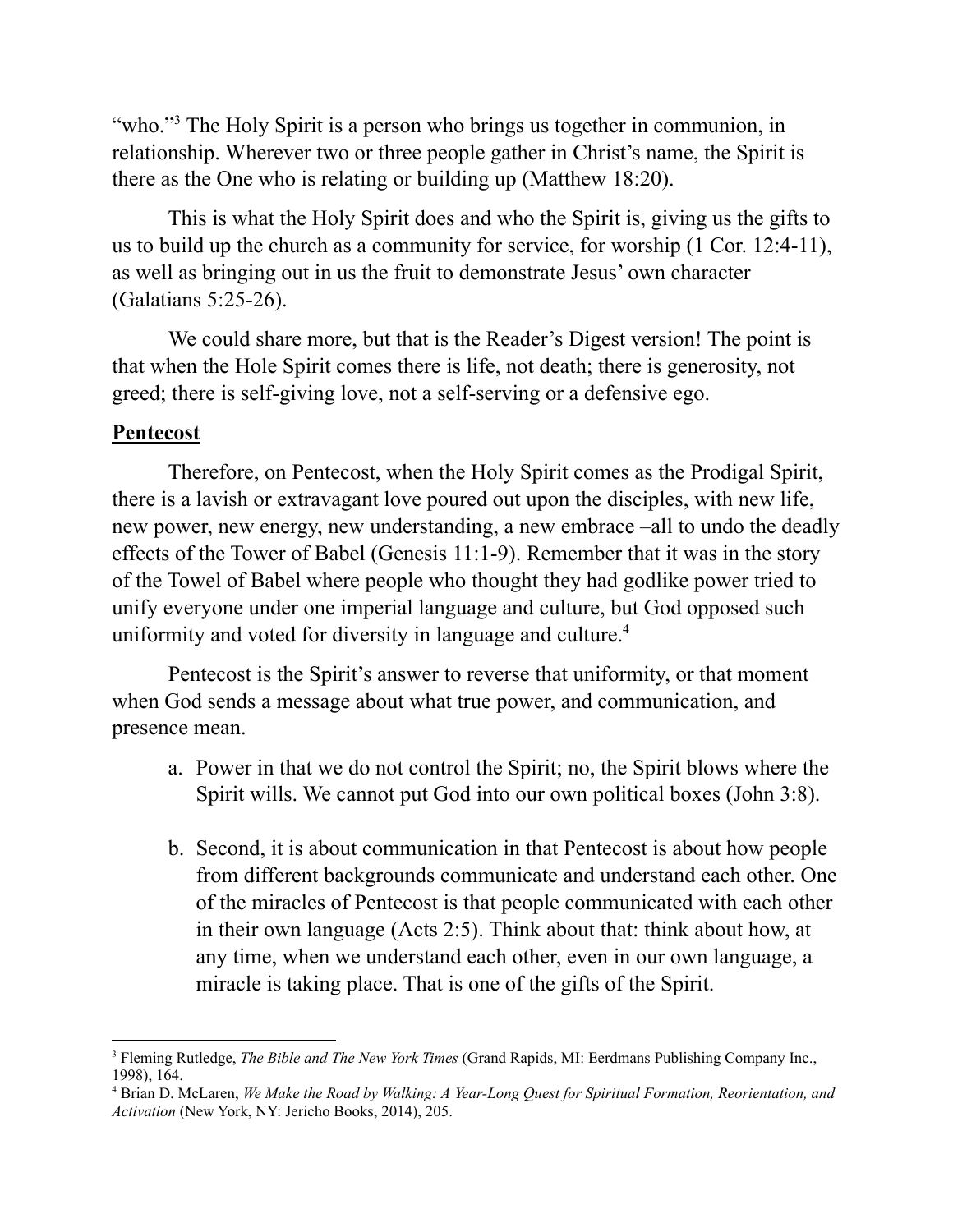c. And third: Pentecost is about presence: We are not the generators of the Spirit. God is. We are not the creators of the church. The Spirit is. The Spirit comes as a presence that is recognizable and perceptible, as we see the life-giving effects of God's Presence in our lives.

Now that is quite a bit to digest, but let us consider how the Spirit is still working in our world to undo Babel and more. Think of how the Spirit is always trying to bridge the gaps in communication between different people and groups, or even in families, when folks misinform and miscommunicate with each other. The Spirit is seeking true communication.

Or look at how the Spirit is trying to move churches and denominations of all stripes to receive the fire of Christ's passion for the ice of self-righteousness and blame (Ezekiel 37).

Or notice how the peace of the Spirit is trying to capture our attention and imagination by reminding us of Christ's way of wisdom in a land blunted by senseless acts of violence, day after day.

Babel is what *we* get when *we* are not willing to listen to or receive from the Holy Spirit wisdom and love; it what we get when we won't receive what the Spirit is saying through others not like us; that is what we would call bigotry. That is, Babel is what we get when we act in ways that are petty and judgmental, hostile, self-promoting. Pentecost, on the other hand, is what the Spirit does to undo all that, as when we receive the Holy Spirit or as when we consent to the Spirit's mission of mutual embrace.

# **Mission Possible!**

In fact, the other day, while Peggy and I were on vacation, we watched one of the many sequels of Mission Impossible with Tom Cruise, the one where the tape says, "Ethan, this mission is for you, should you choose to accept it."

Well, the mission of the church is possible because of the Holy Spirit, should we, of course accept the Spirit!

Our Faith Promise Mission Campaign is just one sign of this: of how we can participate in the Spirit's mission to bear witness to Christ, to undo the effects of sin. At its core, Faith Promise is nothing less than putting into action the love and fire of the Spirit – together. After all, we all are in the same boat, so to speak. We all are in our own upper rooms waiting for the Spirit to come.